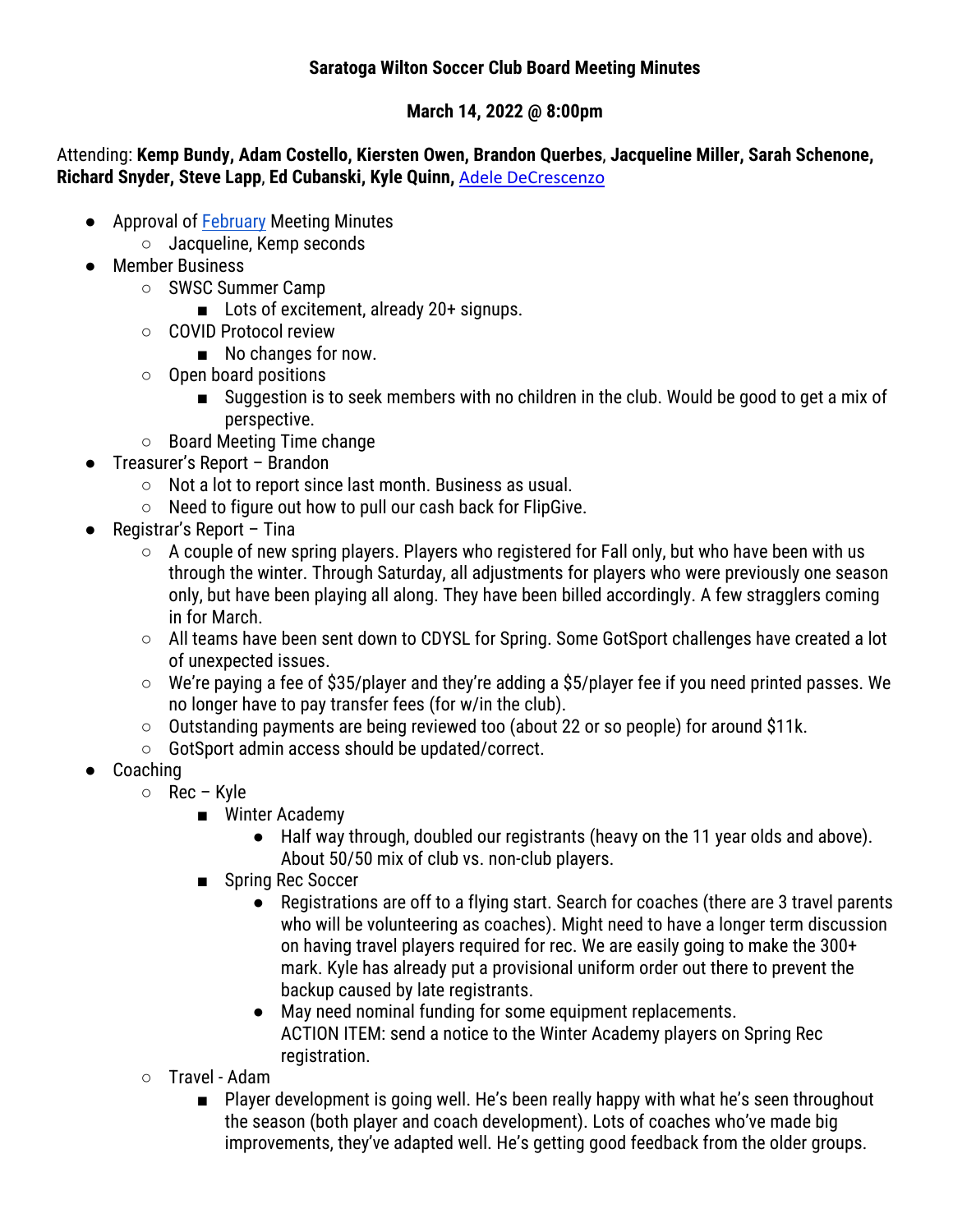He's 90% done with the coaching slate and hoping to finalize that over the coming weeks. We want to lean on coaches less, reduce the load (ideal # is 2 teams/coach).

- Coaching meeting was scheduled, but canceled due to snow. Goal was consensus building on the club's missions and goals. Setting both short- and long-term goals. Meeting rescheduled and once it's done, Adam would like to do the same exercise with the Board. The coaches feedback will be held until the Board finishes their version of the exercise.
- Adam has mapped out single age group for the 2022-2023 season.
- Boys are all looking strong.
- GU16-18 are good, big whole for U13-15. U12 is strong.
- Possible 2 teams for each single age group. Goal is to have 80 U8 players.
- GU16 SWSC/NYE joint venture.
	- $\bullet$  SWSC = 7 players (4 are U15).
	- A few admin challenges with the player information, but Tina went with what she had. It was very last minute and there will be some adjustments.
	- Feedback from some of the NYE families has been positive.
- Tournaments and Events Adele/Tina
	- 129 teams accepted into May Day. Game schedules and brackets are coming together for U8/U10/U12. The U14/U16/U18 are still being worked on, waiting on comms to be sent out re: division rearrangements. Some suggestions for creative grouping on teams.
	- Third May Day meeting held. Sponsorships are on pace with last year, need some board support for running point on some key areas.
	- Possible option of managers supporting our Field Marshall efforts for their teams.
	- Volunteer coordination coming together. Job descriptions are prepped for volunteer roles.
	- $\circ$  Gavin paperwork needs to be submitted.
	- Brandon being tapped for treasury duties during the tournament. There's some clarification he'll need to identify the payments that are specific to the tournament.
- Scheduling and Facilities Kyle
	- Spring schedule is about 92% done, he's trying to work through the conflicts of preferred days/times. Kyle will route for review/approval asap.
	- $\circ$  Hoping to head outdoors the first week of April (4/4).
	- We'll need to line the U10 fields (5&6).
	- EDP games are all scheduled and blocked.
	- We'll be heavy on Tue/Thu, Kyle wants to avoid game-time field changes.
- Fundraising and Sponsorship  $-$  Jacqueline/Adele
	- Raffle paperwork filed w/ NY State, expect ID # for 4-6 weeks. That will be submitted to town of Wilton when we've got it (Wilton is ready for it). She'd like to order 5k tickets now to organize for team managers.
	- It's a no for the Belichick grant.
	- For the Dick's grant, they can't support the Veo cameras directly, but there's a possible workaround where we invest in gift cards at 20% off to repurpose for those instead.
	- Jacqueline will track the highest volume sellers.
	- \$2000, \$1000, \$500, suggestion is \$500 divided up for top 3 sellers.
	- Dick's needs to know which date we want to use for our club fundraiser. Suggestion is weekend of 4/1/22.
	- $\circ$  Jacqueline looked at local foundations (seems we're having more luck there). Saratoga Hotel Casino foundation has one (July) and Global Foundaries/Malta foundation (August).
	- Saratoga County is offering COVID relief for non-profits. Thought is that we might be able to recoup some of what we lost from the 2020-2021 season (spring Rec, registration fees, overhead on unused facilities). Might need some \$ numbers from Brandon.
	- Currently at \$7600, possible tent sponsorship from Smashburger, which would bring us up to \$8600.